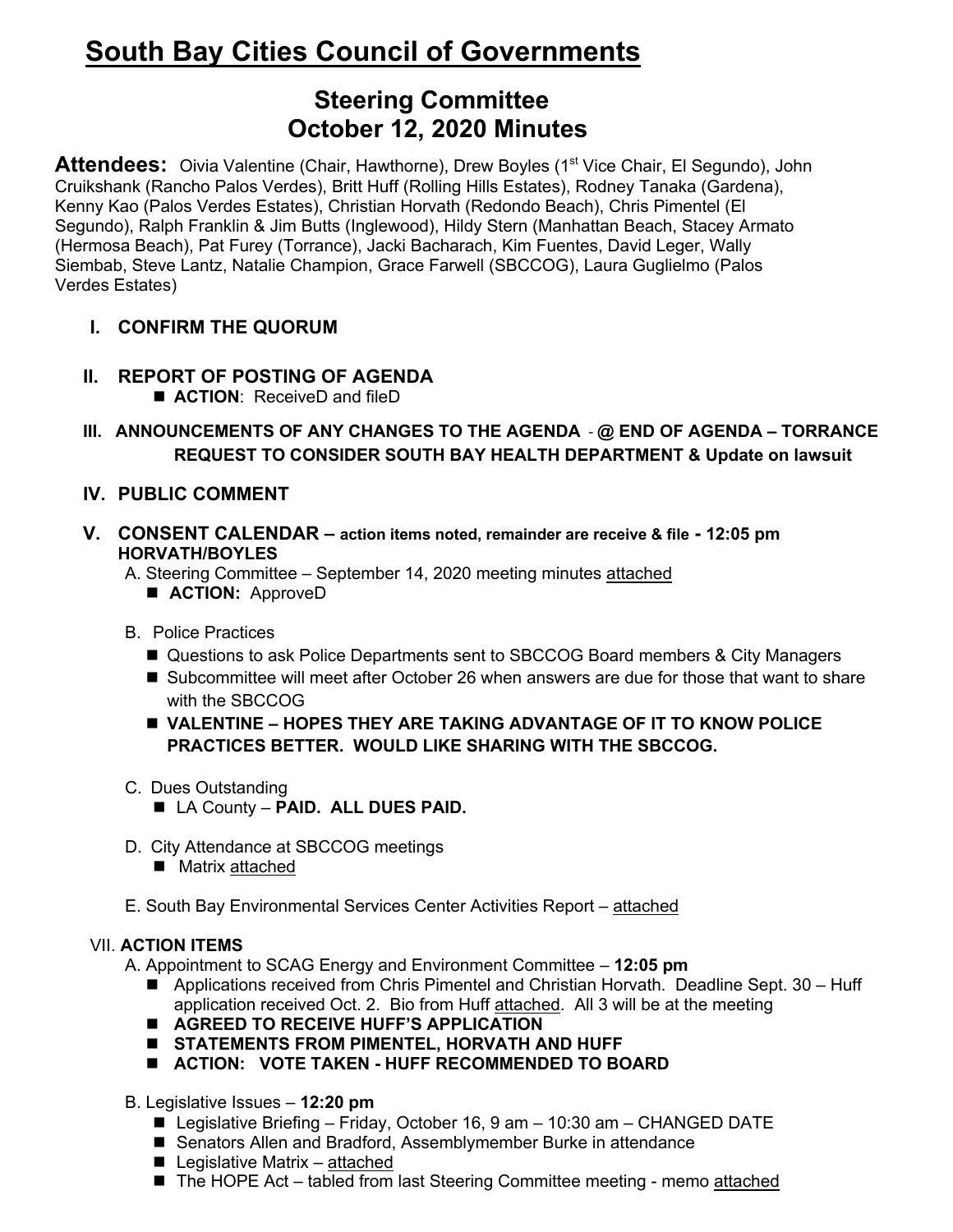**We consulted staffer on the Financial Services Committee who stated that the administration is more supportive of this being part of the PPP loans. Hasn't left the House – almost no chance of moving.**

- **ACTION: RecommendED** no position on the HOPE Act
- SBACC Vote from a Chamber suggestions?? **PV CHAMBER LET BRITT VOTE**, **TORRANCE TOO.**
- $\blacksquare$  Sacramento virtual visit messages Working with 4 lobbyists (Inglewood, Carson, Redondo Beach, Torrance). Phone call on October 7 to discuss further details

**Summary of lobbyists discussion:**

- **Phase 1 - Local support from our legislators is most important re: housing legislation – Set up roundtable/workshop with all of our elected legislators together to discuss SBCCOG positions. December 1, 2, 3**
	- o **2 hour meeting maximum**
- **Phase 2 would be state agencies – January – committee staff, committee chairs. Mark Tolson in the Governor's office for transportation. Will be shake up in the Governor's office so post January we will know who is there. CARB, HCD, Strategic Growth Council, Caltrans.**
	- o **They can come up with list of folks and who we should meet with and we can review it.**
- **Michael Arnold – include item on financial problems that cities are having re: COVID – sales tax, TOT, etc. Don't make it more difficult for cities. Look for statistics re: revenue loss – hard numbers. (SBWIB and individual cities) Ask HDL to run a report re: sales tax receipts and other revenues.**
- **HUFF AND VALENTINE LIKE THE IDEA.**
- **HORVATH, BOYLES, CRUIKSHANK – IDEA NOT EFFECTIVE. LOCAL CONTROL IS THE ISSUE. MUST BE FOCUSED. KNOW THE MESSAGE. SUBCOMMITTEE TO FIGURE OUT THE MESSAGE. WHAT DOES LOCAL CONTROL REALLY MEAN? DIFFERENT FOR EACH CITY. HAVE THAT DISCUSSION WITH OUR LEGISLATORS. STRATEGIZE WITH THEM TO MEET WITH OTHER LEGISLATORS. ERIC ALEGRIA FRIENDS WITH ANTHONY RENDON.**
- **ARMATO – CHAIR OF LEG COMM WITH CCCA. WORKING ON HOUSING PROPSAL WITH ALLEN'S OFFICE. DEADLINE IS THANKSGIVING. WILL GIVE IT TO THE SBCCOG WHEN COMPLETED.**
- **BUTTS – TOTALLY INEFFECTIVE TO MEET WITH MORE THAN ONE LEGISLATOR AT ONCE. NEED COORDINATED STRATEGY IN A ZOOM MEETING BEFORE WE GO IN. DEFINITION OF LOCAL CONTROL. TAILOR THE DELEGATION TO REPRESENT ALL OF THE SBCCOG. PREDETERMINED STRATEGIES AND TALKING POINTS.**
- **FUREY LOCAL CONTROL WILL NEVER BE CEDED BY LEGISLATORS.**
- **HORVATH – NEED TO BE SURGICAL. BILLS COMING BACK. NEED FLEXIBIITY INTO THOSE BILLS. NEED SPECIFIC TALKING POINTS TO REVISE LEGISLATION. CAN'T STOP THE BILLS – NEED TO FIX THEM.**
- **VALENTINE – DEVELOP STRATEGY AND TALKING POINTS. CONSIDER PROPOSITION**
- **BUTTS – INTRODUCE IDEA OF RAISING MONEY FOR PROPOSITION. – GRIFFITHS' GROUP?**
- **VALENTINE – LEFT THE MEETING**
- **KAO – SACRAMENTO CREATING POWERS THAT WERE NEVER THEIRS. ZONING IS LOCAL.**
- **SIEMBAB – SCAG RTP – PASSED ALMOST UNANIMOUSLY BUT PEOPLE DIDN'T LIKE IT THAT MUCH. LAY OUT PRINCIPLES THAT WE TAKE TO OUR LEGISLATORS TO CRAFT LEGISLATION THAT REFLECT THESE PRINCIPLES.**
- **ARMATO – SEND CONCEPTS – IDEAS TO HER TO INTEGRATE INTO HER HOUSING PROPOSAL. MAKING GOOD PROGRESS.**
- **BOYLES – WALLY CREATE PRINCIPLES TO SEND TO STAFF TO REVIEW AND INFORM STACEY.**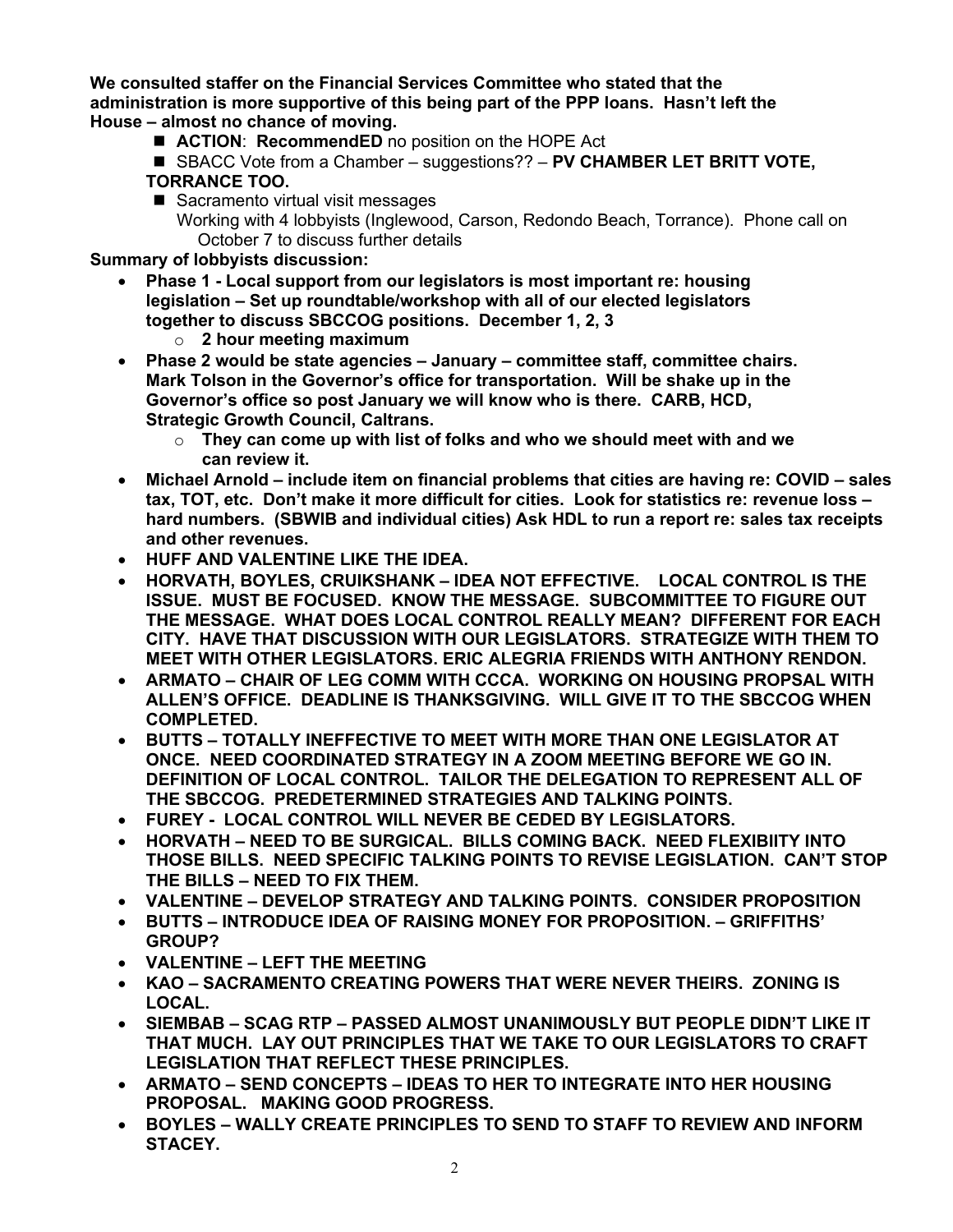- **CONSIDER SUBCOMMITTEE ON LEGISLATIVE PROPOSALS**
- **LESSONS LEARNED FROM COVID – EX. TELEWORK – NEED TO LEARN FROM IT.SURVEY EMPLOYEES. – NEXT MEETING**
- C. Board Meeting agenda development **12:35 pm**
	- October Dr. Eric Daar, M.D. re: Coronavirus vaccine development. He is a Division Chief at Harbor and Professor of Medicine at UCLA School of Medicine, is an Infectious Disease specialist. (draft agenda attached) – **NO CONCERN RE: LAST PRESIDENTIAL DEBATE BEING THE SAME NIGHT**
	- November Pros & Cons on Balanced Energy? honor former chairs leaving public office (Ralph, Jim & Judy all confirmed) and volunteers
	- January LTN report & SCAG President Rex Richardson listening session (consider changing Richardson to February as AQMD election will probably be in January) **CSUDH – ECONOMIC FORECAST INFORMATION**
	- **ACTION:** Recommend programs of interest for Board presentations
- D. Update on Homeless Program and Innovation Project Funding **12:45 pm** 
	- Home Share South Bay (a new regional home sharing pilot program of the SBCCOG) – we are looking for a graduate intern to help with the implementation of this pilot project to help people find each other for home sharing to prevent someone from falling into homelessness or someone who is homeless. **HOME SHARE SOUTH BAY LANDING PAGE & PRESS RELEASES TO BE LAUNCHED OCTOBER 15. – SHOWED LANDING PAGE**
	- BUTTS HOW CAN HOMELESS PEOPLE AFFORD THIS? GRACE PEOPLE **ON THE VERGE OF HOMELESSNESS. COULD EXCHANGE SERVICES FOR RENT. LOW RENTS. SILVERNEST ALGORITM – SUGGESTED RENT. MAYBE SOME FUNDING TO ASSIST THIS TOO.**
	- Torrance MOU for Innovation Funds **(SEND OUT ON FRIDAY)**
	- Education & Training modules for city staff
		- o **Module 101: Introduction to Homelessness (facts vs myths) - completed; SBCCOG available to assist cities in adding customized slide(s) for their respective city**
		- o **Module 201: Strategies for City Staff When Engaging with People Experiencing Homelessness - anticipated completion date by end of 2020**

**10/5/20 Council Member Buscaino's office provided the update.**

- **Safe Parking EXPANSION are all publicly owned sites, approximately 125 vehicles to be served**
- **1. Harbor Gateway – 19610 S. Hamilton Ave – light industrial zoning – Est capacity 25 cars only**
- **2. San Pedro – 7th & Beacon Municipal Parking Log – commercial zoning – Est capacity 25 vehicles; per Alison, NO RVs**
- **3. Caltrans Partnership Projects – require FTA Approval, Caltrans in process – 2 sites**
	- **1. Wilmington – 1402 S. Figueroa, Est capacity 50 vehicles**
	- **2. Harbor Gateway North – 600 E. 116th, Est capacity 25 vehicles**
- **Will develop a Pallet Shelter Village facility with at least 75 units of 64 sq ft shelter structures for individuals or possibly couples**
	- o **Currently Bureau of Engineering is working on site plan and design**

#### ■ **Next meeting - November 2nd – PANEL OF DOCTORS DISCUSSION street medicine FOR THE HOMELESS (speakers invited)**

■ **ACTION:** Recommend Board approve MOU with Torrance – **HORVATH/HUFF**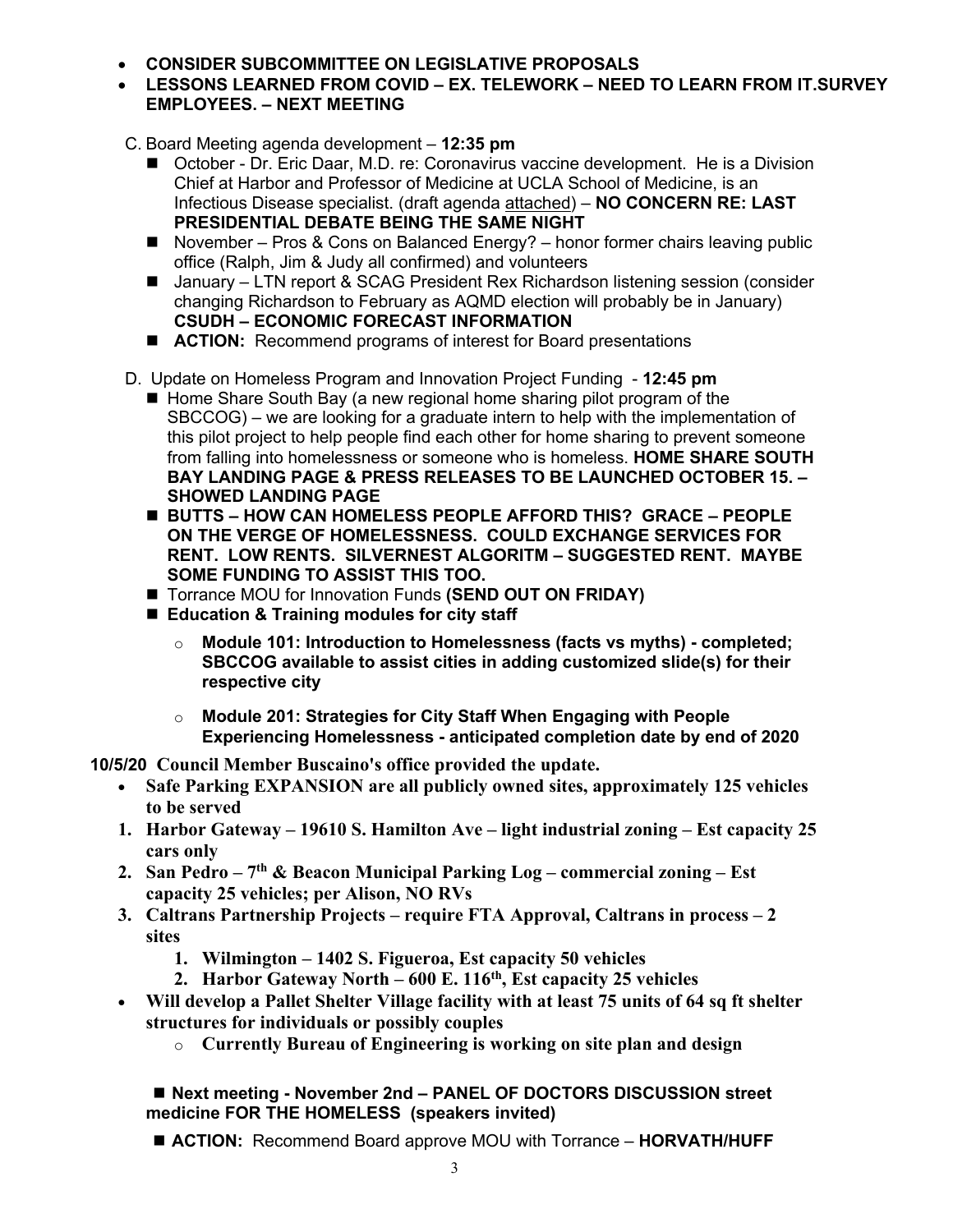E. Approval of Invoices – available at the meeting – **12:50 pm FRANKLIN/CRUIKSHANK E** ACTION: ApproveD invoices for payment

#### VII. **INFORMATION ITEMS**

- F. South Bay Fiber Network **12:55 pm -**
	- November 17 event
	- Briefings to Assemblyman Muratsuchi and CENIC (school districts' network)
	- October 19 is next meeting of SBFN Working Group

G. Local Travel Network Update – **1:10 pm**

## **FINAL REPORT AFTER THE FIRST OF THE YEAR. UNDERSECRETARY OF CALSTA WANTS MORE INFORMATION – POSSIBLE MODEL.**

H. SCAG Regional Early Action Program funds to accelerate housing – **1:20 pm**

- Working with Community Development Directors on projects to submit to SCAG before November 30 deadline
- Working with UCLA Capstone student re: ADUs
- **SBCCOG OBSOLETE COMMERCIAL PROPERTY PROJECT**
- I. Update on Senior Services **1:30 pm**
	- Next meeting of the Senior Services Working Group is on Tuesday, December 1 from 9:30-11:30am via zoom.

**HUFF – SENIORS IN THE LOOP RE: SOUTH BAY HOME SHARE**

- J. Regional Coyote Management survey **1:35 pm BUTTS – LOTS OF COYOTES WHEN THEY TOOK THE STADIUM DOWN. FRANKLIN – LOTS OF CALLS FROM RESIDENTS – FISH & GAME IS IN CHARGE FUREY – ONE COUNCILMEMBER AND A FEW PEOPLE UPSET. TRAPPING IS COUNTERINTUITIVE – JUST PRODUCES MORE.**
- K. General Assembly Update March 18, 2021 **1:40 pm RFQ TO BE SENT OUT TODAY. TO COME BACK FOR RECOMMENDATION AT NOVEMBER BOARD MEETING. CHRISTIAN IS RE-CONFIRMING SPEAKERS FROM LAST YEAR. WILL EXPLORE PRE-RECORDING THE SPEAKERS TO TIGHTEN UP SCHEDULE. THEN WILL KNOW EXACT TIMES. SINCE PRE-RECORDED, PANELISTS RESPONDED TO QUESTIONS IN REAL TIME.**

**POSSIBLE 1 MINUTE COMMERCIALS FOR SPONSORS? AND HOW TO CREATE VIRTUAL EXHIBIT HALL**

# **VIII. STRATEGIC POSITIONING ITEMS/ANNOUNCEMENTS AND UPDATES**

Other updates since agenda distribution – **1:50 pm**

**"OFFICE WARMING" GIFT FROM OUR MEMBER AGENCIES – PICTURES FROM THEIR CITY - AGREED**

#### **1. FROM COUNCILMAN CHEN:**

**Torrance City Council Meeting discussed the potential benefits of standing up their own Health Department. This past May, when they looked at their COVID-19 data compared to the LA County, they felt their data were much better/safer, but still were "locked down" because the County will not re-opening based on city-unique data. Cities in the South bay have reached out to the LA County and state leadership to help us open based on our region's data to allow certain aspects of the city to open.**

**Chen asking if the SBCCOG is interested to take a look at standing up a South Bay Health Department to better serve our regional communities and our needs specifically.**